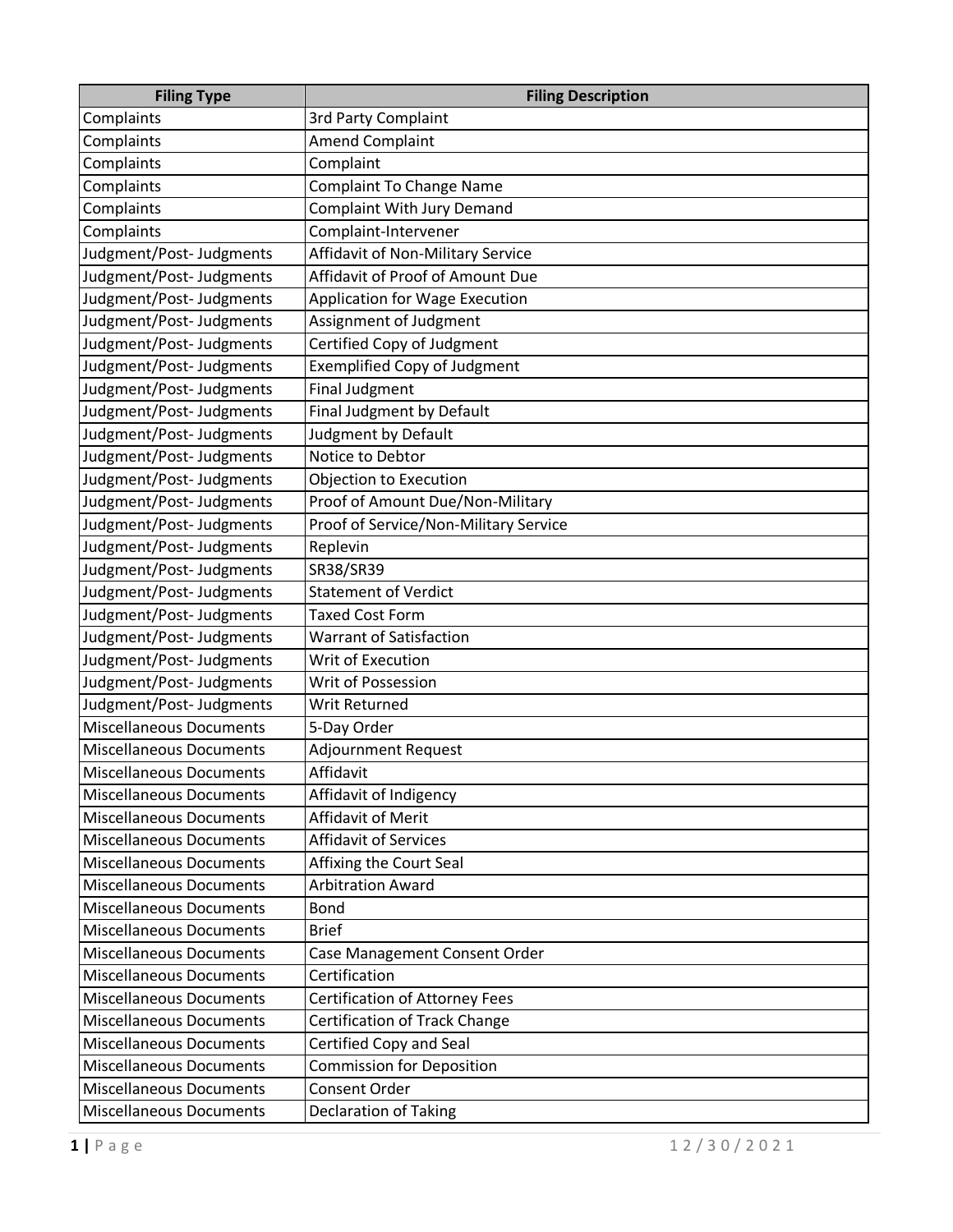| <b>Miscellaneous Documents</b> | <b>Deficiency Correction</b>                               |
|--------------------------------|------------------------------------------------------------|
| <b>Miscellaneous Documents</b> | Designation of Trial Attorney                              |
| <b>Miscellaneous Documents</b> | <b>Discovery Extension Stipulation</b>                     |
| <b>Miscellaneous Documents</b> | <b>Exemption from Auto Arbitration</b>                     |
| <b>Miscellaneous Documents</b> | Ferreira Conference Waived                                 |
| <b>Miscellaneous Documents</b> | General Correspondence                                     |
| <b>Miscellaneous Documents</b> | Letter Of Intent To Opt-Out Expedited Civil Action         |
| <b>Miscellaneous Documents</b> | Letter of Opinion                                          |
| <b>Miscellaneous Documents</b> | Notice of Appeal                                           |
| <b>Miscellaneous Documents</b> | Notice of Appearance (not the first paper)                 |
| <b>Miscellaneous Documents</b> | Notice of Bankruptcy                                       |
| <b>Miscellaneous Documents</b> | Notice of Commissioners Hearing (Condemnation)             |
| <b>Miscellaneous Documents</b> | Notice of Dismissal                                        |
| <b>Miscellaneous Documents</b> | Notice of Partial Dismissal                                |
| <b>Miscellaneous Documents</b> | Notice of Removal                                          |
| <b>Miscellaneous Documents</b> | Notice of Settlement                                       |
| <b>Miscellaneous Documents</b> | Notice of Taking                                           |
| <b>Miscellaneous Documents</b> | Oath of Commissioners                                      |
| <b>Miscellaneous Documents</b> | Objection to Affidavit of Merit                            |
| <b>Miscellaneous Documents</b> | Objection To Opt-Out Expedited Civil Action                |
| <b>Miscellaneous Documents</b> | Offer of Judgment                                          |
| <b>Miscellaneous Documents</b> | Order to Show Cause                                        |
| <b>Miscellaneous Documents</b> | Partial Stipulation of Dismissal                           |
| <b>Miscellaneous Documents</b> | Petition                                                   |
| <b>Miscellaneous Documents</b> | <b>Petition Certification</b>                              |
| <b>Miscellaneous Documents</b> | Petition for Discovery                                     |
| <b>Miscellaneous Documents</b> | Pre trial memo                                             |
| <b>Miscellaneous Documents</b> | <b>Removal from Arbitration</b>                            |
| <b>Miscellaneous Documents</b> | <b>Report of Commissioners</b>                             |
| <b>Miscellaneous Documents</b> | <b>Request For De Novo Trial</b>                           |
| <b>Miscellaneous Documents</b> | <b>Request for Default</b>                                 |
| <b>Miscellaneous Documents</b> | <b>Stipulation of Dismissal</b>                            |
| <b>Miscellaneous Documents</b> | <b>Stipulation of Settlement</b>                           |
| <b>Miscellaneous Documents</b> | <b>Stipulation to Extend Time for Answer</b>               |
| <b>Miscellaneous Documents</b> | Subpoena                                                   |
| <b>Miscellaneous Documents</b> | Substitute Attorney                                        |
| <b>Miscellaneous Documents</b> | <b>Voluntary Dismissal</b>                                 |
| <b>Miscellaneous Documents</b> | <b>Warrant of Arrest</b>                                   |
| Motion                         | <b>Motion Appoint Arbitrator</b>                           |
| Motion                         | Motion Appointing Commissioner/S                           |
| Motion                         | Motion Confirm Arbitrator/Enter Judgment                   |
| Motion                         | <b>Motion Correcting Clerical Error</b>                    |
| Motion                         | Motion Dismiss With Prejudice Due To Discovery Delinquency |
| Motion                         | motion dismissing complaint                                |
| Motion                         | Motion Entering Default Judgment                           |
| Motion                         | Motion Extending Time For Filing Of Document               |
|                                |                                                            |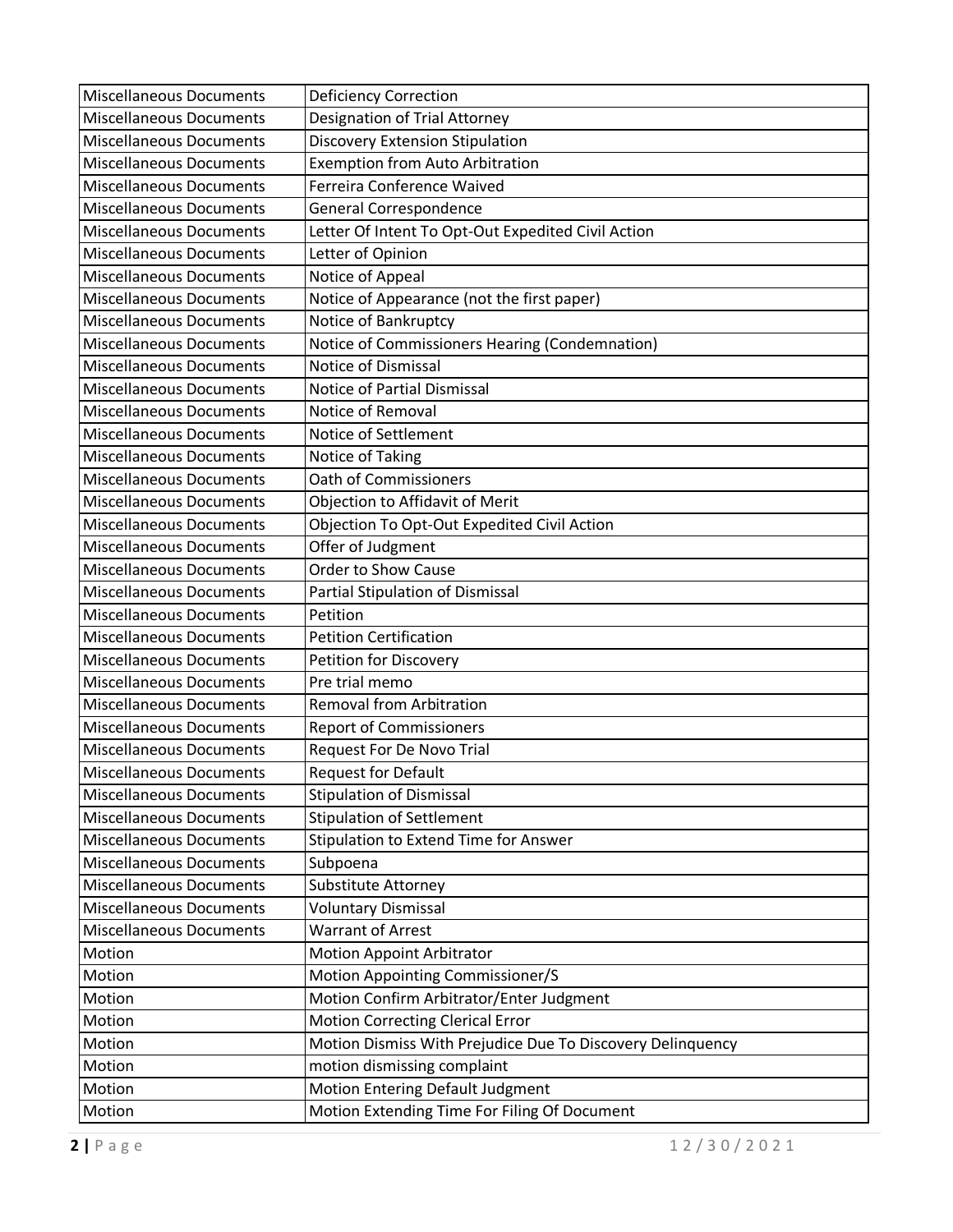| Motion | <b>Motion Fixing Compensation</b>                            |
|--------|--------------------------------------------------------------|
| Motion | Motion For Admission Pro Hac Vice                            |
| Motion | Motion For Application For Relief After Judgment             |
| Motion | Motion For Condemnation Appeal Hearing                       |
| Motion | Motion For De Novo Trial                                     |
| Motion | Motion For Default (Out Of Time)                             |
| Motion | <b>Motion For Discovery</b>                                  |
| Motion | <b>Motion For Dismissal</b>                                  |
| Motion | Motion For Exceptional Circumstance - No Dismissal           |
| Motion | Motion For Expedited Jury Trial                              |
| Motion | Motion for Immunity                                          |
| Motion | Motion For More Specific Answers To Interrogatories          |
| Motion | <b>Motion For New Trial</b>                                  |
| Motion | Motion for Order to Show Cause Hearing                       |
| Motion | Motion For Payment Into Court                                |
| Motion | Motion For Postponement Of Judgment                          |
| Motion | <b>Motion For Proof Hearing</b>                              |
| Motion | Motion For Protective Order                                  |
| Motion | Motion for Sale of Lands                                     |
| Motion | <b>Motion For Separate Trial</b>                             |
| Motion | MOTION FOR SUMMARY JUDGMENT                                  |
| Motion | Motion Hold In Contempt                                      |
| Motion | Motion In Limine                                             |
| Motion | MOTION PARTIAL SUMMARY JUDGMENT                              |
| Motion | Motion restore answer stricken for failure to make discovery |
| Motion | <b>Motion Stay Proceeding</b>                                |
| Motion | Motion To Allow Counterclaim                                 |
| Motion | Motion To Amend Judgment                                     |
| Motion | <b>Motion To Amended Order</b>                               |
| Motion | <b>Motion To Appoint Appraiser</b>                           |
| Motion | Motion to appoint Trustee                                    |
| Motion | Motion To Bar                                                |
| Motion | <b>Motion To Certify Class</b>                               |
| Motion | Motion To Change Track Assignment                            |
| Motion | Motion To Compel Answers To Interrogatories                  |
| Motion | Motion To Compel Commissioners Hearing                       |
| Motion | Motion To Compel Deposition                                  |
| Motion | Motion To Compel Discovery                                   |
| Motion | Motion To Compel Payment Of Judgment                         |
| Motion | Motion To Confirm Arbitration Award                          |
| Motion | Motion To Consolidate & Transfer To Another Court            |
| Motion | Motion To Consolidate & Transfer To Another Venue            |
| Motion | <b>Motion to Consolidate Cases</b>                           |
| Motion | Motion to Correct Data                                       |
| Motion | <b>Motion To Deposit Funds</b>                               |
| Motion | Motion To Designate Trial Counsel                            |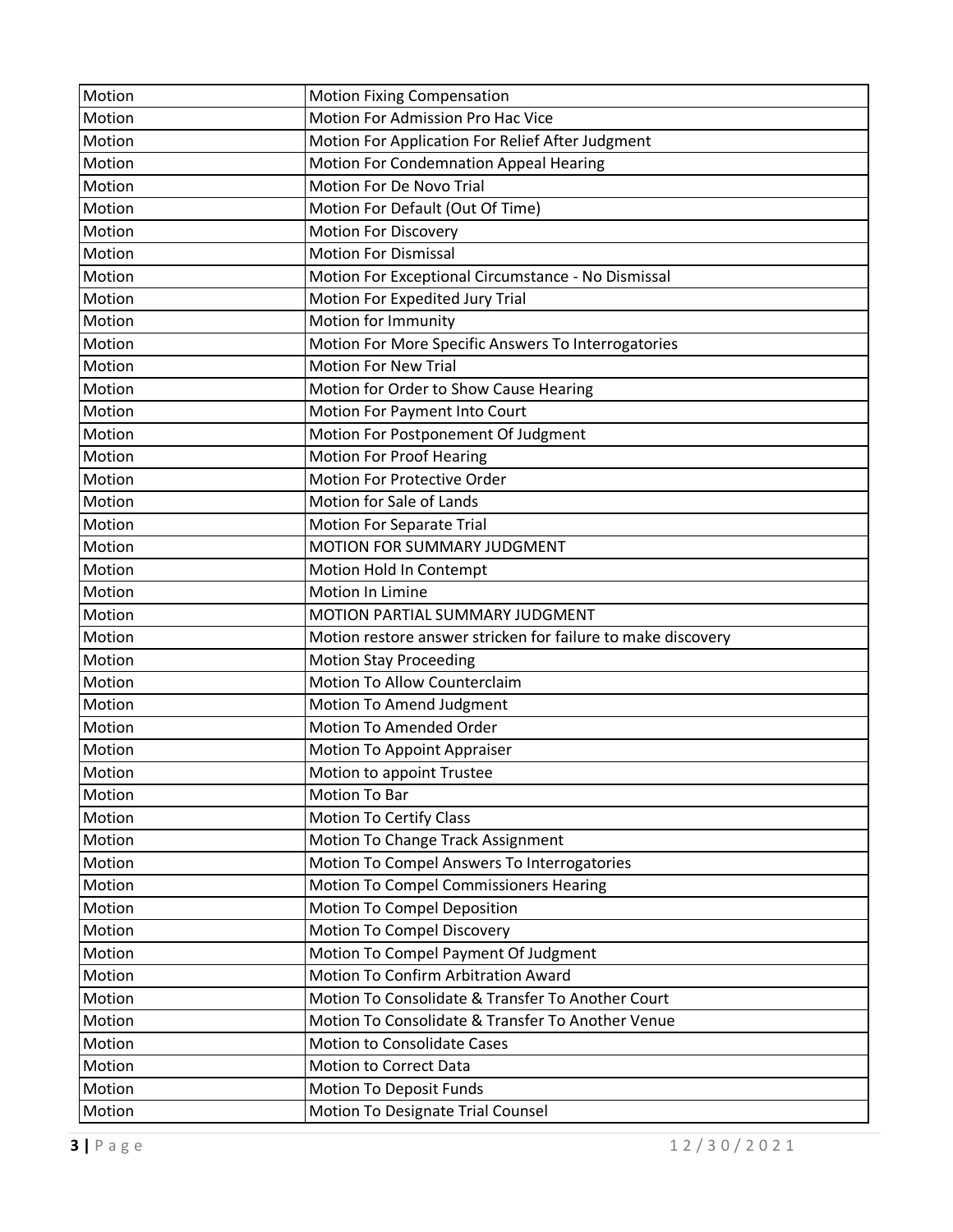| Motion | Motion To Dismiss Complaint For Failure To Make Discovery      |
|--------|----------------------------------------------------------------|
| Motion | Motion To Dismiss Settled Arbitration Case (4:21a-3)           |
| Motion | Motion To Enforce Litigants Rights                             |
| Motion | <b>Motion To Enforce Settlement</b>                            |
| Motion | Motion To Enter Judgment                                       |
| Motion | Motion To Extend Discovery                                     |
| Motion | Motion To Extend Time To Answer/File Motion                    |
| Motion | Motion To File 3rd Complaint                                   |
| Motion | <b>Motion To File Amended Answer</b>                           |
| Motion | <b>Motion To File Answer</b>                                   |
| Motion | Motion To File Crossclaim                                      |
| Motion | Motion To File Late Claim                                      |
| Motion | Motion To File Or Amend Complaint                              |
| Motion | <b>Motion To Intervene</b>                                     |
| Motion | Motion To Issue Subpoena                                       |
| Motion | Motion To Opt-In Expedited Civil Action                        |
| Motion | Motion To Opt-In To Complex Business Litigation                |
| Motion | Motion To Opt-Out Expedited Civil Action                       |
| Motion | Motion To Opt-Out Of Complex Business Litigation               |
| Motion | Motion To Pay Counsel Fees                                     |
| Motion | <b>Motion To Place Inactive</b>                                |
| Motion | <b>Motion To Produce Records</b>                               |
| Motion | Motion To Quash                                                |
| Motion | <b>Motion To Reconsider</b>                                    |
| Motion | Motion To Reinstate And Enter Default                          |
| Motion | Motion To Reinstate Answer And Separate Defenses               |
| Motion | <b>Motion To Reinstate Case</b>                                |
| Motion | <b>Motion To Relieve Counsel</b>                               |
| Motion | <b>Motion To Remove From Arbitration</b>                       |
| Motion | Motion to Require Medical Exam                                 |
| Motion | Motion To Revive A Judgment                                    |
| Motion | Motion To Satisfy Judgment                                     |
| Motion | Motion to Sever Claim                                          |
| Motion | Motion to Stay Case                                            |
| Motion | Motion To Stay Judgment                                        |
| Motion | Motion To Strike Answer and Enter Default                      |
| Motion | Motion To Strike Answer And Enter Default                      |
| Motion | Motion To Strike Answer For Failure To Make Discovery          |
| Motion | Motion To Strike Answer or Motion to STRIKE OR SUPPRESS ANSWER |
| Motion | Motion To Substitute Commissioner                              |
| Motion | Motion To Substitute Service                                   |
| Motion | Motion To Transfer To Another Court                            |
| Motion | Motion To Transfer To Another Venue                            |
| Motion | Motion To Vacate Default Judgment & Restore                    |
| Motion | Motion to vacate dismissal failure to make discovery           |
| Motion | Motion To Vacate Order                                         |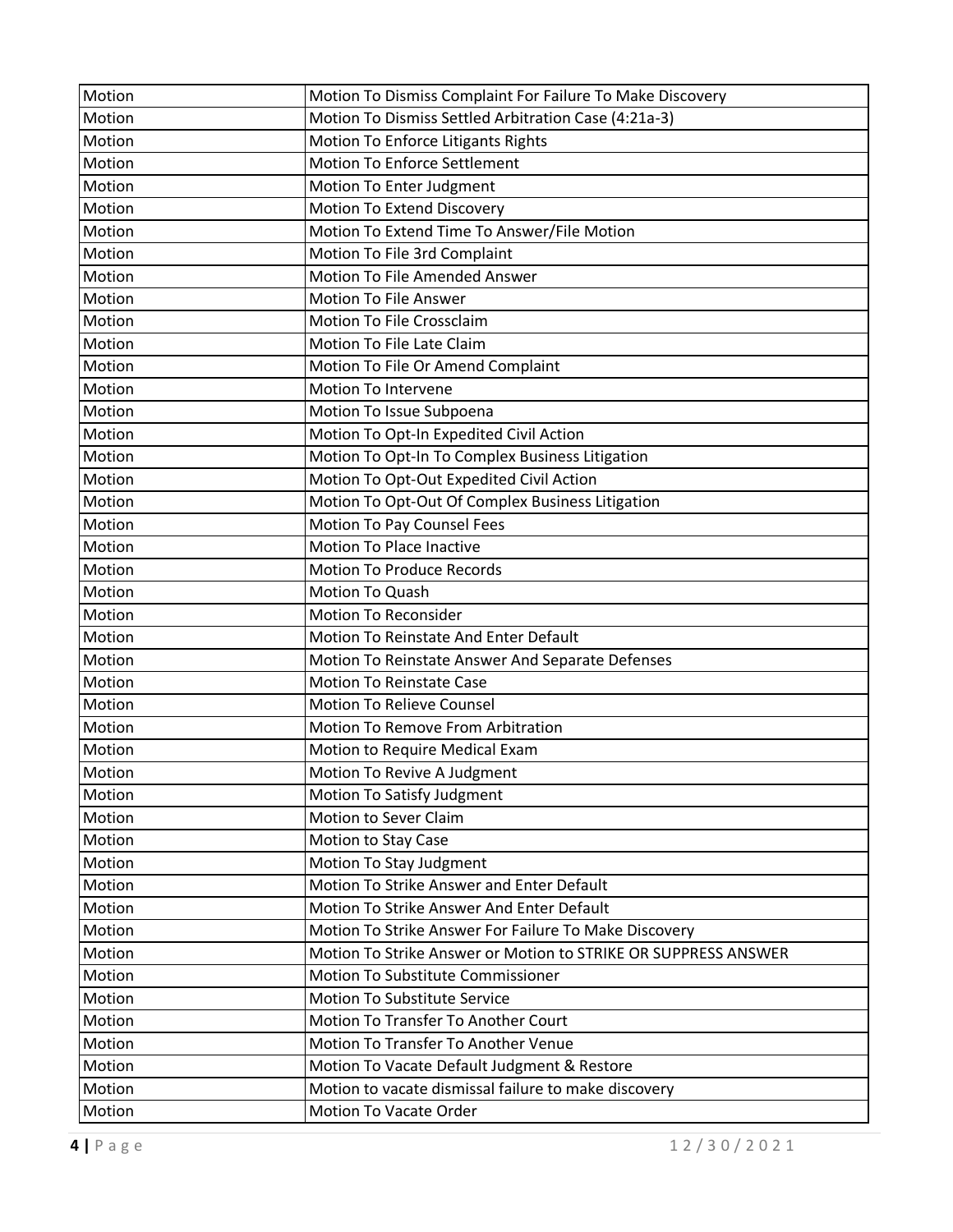| Motion                 | Motion to Waive Affidavit of Merit                        |
|------------------------|-----------------------------------------------------------|
| Motion                 | Motion To Withdraw Funds                                  |
| Motion                 | <b>Motion Turn Over Funds</b>                             |
| Motion                 | Motion Vacate Default/Extend Time Answer                  |
| Motion                 | Motion Vacating Judgment And Execution                    |
| <b>Motion Response</b> | ADJOURNMENT REQUEST (MOTION)                              |
| <b>Motion Response</b> | CORRESPONDENCE                                            |
| <b>Motion Response</b> | <b>CROSS MOTION APPOINT ARBITRATOR</b>                    |
| <b>Motion Response</b> | CROSS MOTION APPOINTING COMMISSIONER/S                    |
| <b>Motion Response</b> | CROSS MOTION CONFIRM ARBITRATOR/ENTER JUDGMENT            |
| <b>Motion Response</b> | CROSS MOTION CORRECTING CLERICAL ERROR                    |
| <b>Motion Response</b> | CROSS MOTION DISMISSING COMPLAINT                         |
| <b>Motion Response</b> | CROSS MOTION ENTERING DEFAULT JUDGMENT                    |
| <b>Motion Response</b> | CROSS MOTION EXTENDING TIME FOR FILING OF DOCUMENT        |
| <b>Motion Response</b> | <b>CROSS MOTION FIXING COMPENSATION</b>                   |
| <b>Motion Response</b> | CROSS MOTION FOR ADMISSION PRO HAC VICE                   |
| <b>Motion Response</b> | CROSS MOTION FOR APPLICATION FOR RELIEF AFTER JUDGMENT    |
| <b>Motion Response</b> | CROSS MOTION FOR CONDEMNATION APPEAL HEARING              |
| <b>Motion Response</b> | CROSS MOTION FOR DE NOVO TRIAL                            |
| <b>Motion Response</b> | CROSS MOTION FOR DEFAULT (OUT OF TIME)                    |
| <b>Motion Response</b> | <b>CROSS MOTION FOR DISCOVERY</b>                         |
| <b>Motion Response</b> | <b>CROSS MOTION FOR DISMISSAL</b>                         |
| <b>Motion Response</b> | CROSS MOTION FOR EXCEPTIONAL CIRCUMSTANCE - NO DISMISSAL  |
| <b>Motion Response</b> | CROSS MOTION FOR EXPEDITED JURY TRIAL                     |
| <b>Motion Response</b> | <b>CROSS MOTION FOR IMMUNITY</b>                          |
| <b>Motion Response</b> | CROSS MOTION FOR MORE SPECIFIC ANSWERS TO INTERROGATORIES |
| <b>Motion Response</b> | CROSS MOTION FOR NAME CHANGE HEARING/JUDGMENT             |
| <b>Motion Response</b> | <b>CROSS MOTION FOR NEW TRIAL</b>                         |
| <b>Motion Response</b> | CROSSMOTION FOR ORDER TO DELETE                           |
| <b>Motion Response</b> | CROSS MOTION TO SHOW CAUSE HEARING                        |
| <b>Motion Response</b> | CROSS MOTION FOR PAYMENT INTO COURT                       |
| <b>Motion Response</b> | CROSS MOTION FOR POSTPONEMENT OF JUDGMENT                 |
| <b>Motion Response</b> | CROSS MOTION FOR PROOF HEARING                            |
| <b>Motion Response</b> | CROSS MOTION FOR PROTECTIVE ORDER                         |
| <b>Motion Response</b> | CROSS MOTION FOR SALE OF LANDS                            |
| <b>Motion Response</b> | CROSS MOTION FOR SEPARATE TRIAL                           |
| <b>Motion Response</b> | CROSS MOTION FOR SUMMARY JUDGMENT                         |
| <b>Motion Response</b> | CROSS MOTION HOLD IN CONTEMPT                             |
| <b>Motion Response</b> | <b>CROSS MOTION IN LIMINE</b>                             |
| <b>Motion Response</b> | CROSS MOTION PARTIAL SUMMARY JUDGMENT                     |
| <b>Motion Response</b> | <b>CROSS MOTION STAY PROCEEDING</b>                       |
| <b>Motion Response</b> | CROSS MOTION TO ALLOW COUNTERCLAIM                        |
| <b>Motion Response</b> | CROSS MOTION TO AMEND JUDGMENT                            |
| <b>Motion Response</b> | CROSS MOTION TO AMENDED ORDER                             |
| <b>Motion Response</b> | CROSS MOTION TO APPOINT APPRAISER                         |
| <b>Motion Response</b> | <b>CROSS MOTION TO APPOINT TRUSTEE</b>                    |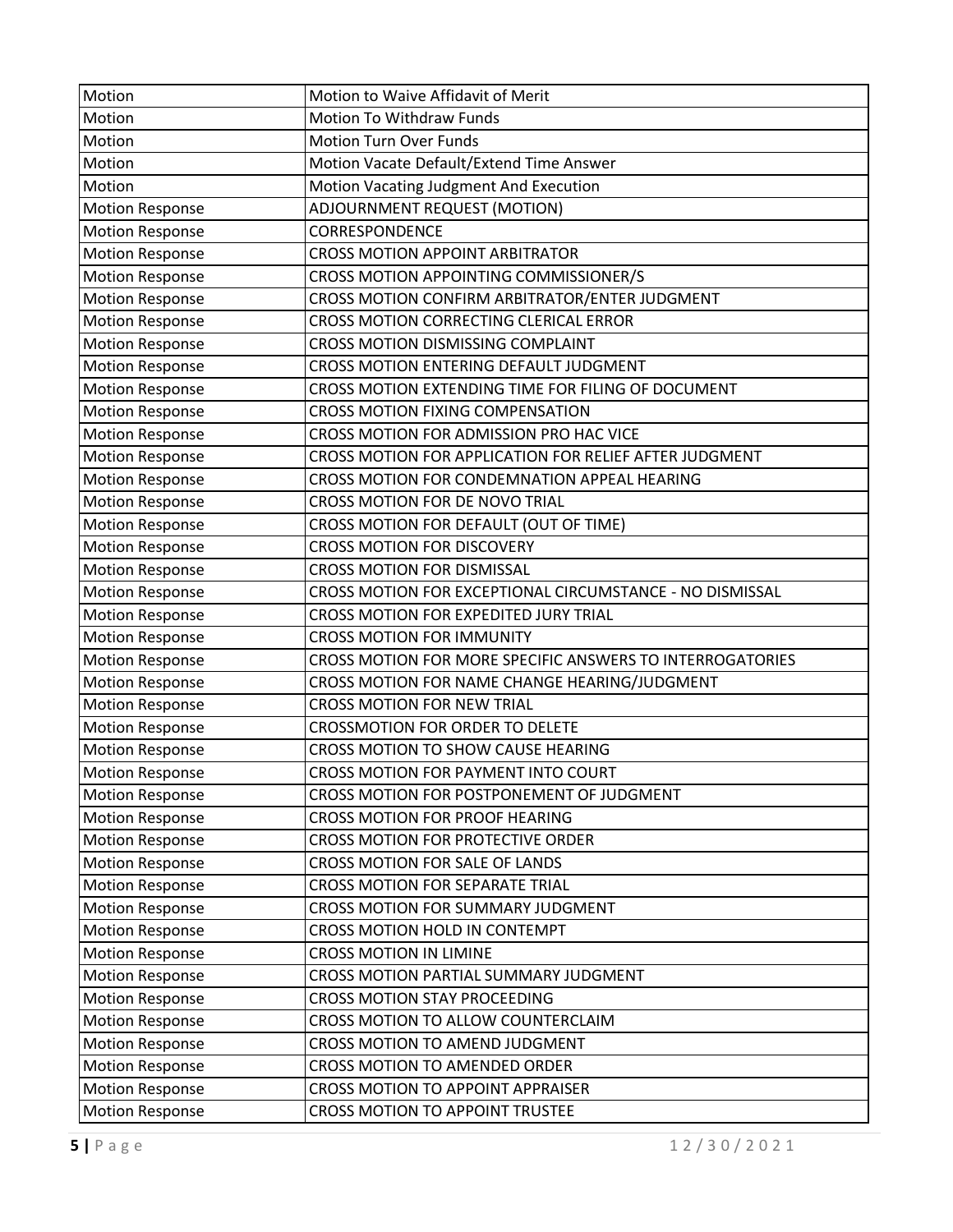| <b>Motion Response</b> | <b>CROSS MOTION TO BAR</b>                                 |
|------------------------|------------------------------------------------------------|
| <b>Motion Response</b> | <b>CROSS MOTION TO CERTIFY CLASS</b>                       |
| <b>Motion Response</b> | CROSS MOTION TO CHANGE TRACK ASSIGNMENT                    |
| <b>Motion Response</b> | CROSS MOTION TO COMPEL ANSWERS TO INTERROGATORIES          |
| <b>Motion Response</b> | CROSS MOTION TO COMPEL COMMISSIONERS HEARING               |
| <b>Motion Response</b> | CROSS MOTION TO COMPEL DEPOSITION                          |
| <b>Motion Response</b> | CROSS MOTION TO COMPEL DISCOVERY                           |
| <b>Motion Response</b> | CROSS MOTION TO COMPEL PAYMENT OF JUDGMENT                 |
| <b>Motion Response</b> | CROSS MOTION TO CONSOLIDATE & TRANSFER TO ANOTHER COURT    |
| <b>Motion Response</b> | CROSS MOTION TO CONSOLIDATE & TRANSFER TO ANOTHER VENUE    |
| <b>Motion Response</b> | CROSS MOTION TO CONSOLIDATE CASES                          |
| <b>Motion Response</b> | <b>CROSS MOTION TO CORRECT DATA</b>                        |
| <b>Motion Response</b> | <b>CROSS MOTION TO DEPOSIT FUNDS</b>                       |
| <b>Motion Response</b> | CROSS MOTION TO DESIGNATE TRIAL COUNSEL                    |
| <b>Motion Response</b> | CROSS MOTION TO DISMISS SETTLED ARBITRATION CASE R.4:21A-3 |
| <b>Motion Response</b> | CROSS MOTION TO ENFORCE LITIGANTS RIGHTS                   |
| <b>Motion Response</b> | CROSS MOTION TO ENFORCE SETTLEMENT                         |
| <b>Motion Response</b> | CROSS MOTION TO ENTER JUDGMENT                             |
| <b>Motion Response</b> | CROSS MOTION TO EXTEND DISCOVERY                           |
| <b>Motion Response</b> | CROSS MOTION TO EXTEND TIME TO ANSWER/FILE MOTION          |
| <b>Motion Response</b> | CROSS MOTION TO FILE 3RD COMPLAINT                         |
| <b>Motion Response</b> | CROSS MOTION TO FILE AMENDED ANSWER                        |
| <b>Motion Response</b> | <b>CROSS MOTION TO FILE ANSWER</b>                         |
| <b>Motion Response</b> | CROSS MOTION TO FILE CROSSCLAIM                            |
| <b>Motion Response</b> | CROSS MOTION TO FILE LATE CLAIM                            |
| <b>Motion Response</b> | CROSS MOTION TO FILE OR AMEND COMPLAINT                    |
| <b>Motion Response</b> | <b>CROSS MOTION TO INTERVENE</b>                           |
| <b>Motion Response</b> | <b>CROSS MOTION TO ISSUE SUBPOENA</b>                      |
| <b>Motion Response</b> | CROSS MOTION TO OPT-IN EXPEDITED CIVIL ACTION              |
| <b>Motion Response</b> | CROSS MOTION TO OPT-IN TO COMPLEX BUSINESS LITIGATION      |
| <b>Motion Response</b> | CROSS MOTION TO OPT-OUT EXPEDITED CIVIL ACTION             |
| <b>Motion Response</b> | CROSS MOTION TO OPT-OUT OF COMPLEX BUSINESS LITIGATION     |
| <b>Motion Response</b> | CROSS MOTION TO PAY COUNSEL FEES                           |
| <b>Motion Response</b> | CROSS MOTION TO PLACE INACTIVE                             |
| <b>Motion Response</b> | CROSS MOTION TO PRODUCE RECORDS                            |
| <b>Motion Response</b> | <b>CROSS MOTION TO QUASH</b>                               |
| <b>Motion Response</b> | <b>CROSS MOTION TO RECONSIDER</b>                          |
| <b>Motion Response</b> | CROSS MOTION TO REINSTATE AND ENTER DEFAULT                |
| <b>Motion Response</b> | CROSS MOTION TO REINSTATE ANSWER AND SEPARATE DEFENSES     |
| <b>Motion Response</b> | <b>CROSS MOTION TO REINSTATE CASE</b>                      |
| <b>Motion Response</b> | CROSS MOTION TO RELIEVE COUNSEL                            |
| <b>Motion Response</b> | CROSS MOTION TO REMOVE FROM ARBITRATION                    |
| <b>Motion Response</b> | CROSS MOTION TO REQUIRE MEDICAL EXAM                       |
| <b>Motion Response</b> | CROSS MOTION TO REVIVE A JUDGMENT                          |
| <b>Motion Response</b> | CROSS MOTION TO SATISFY JUDGMENT                           |
| <b>Motion Response</b> | <b>CROSS MOTION TO STAY CASE</b>                           |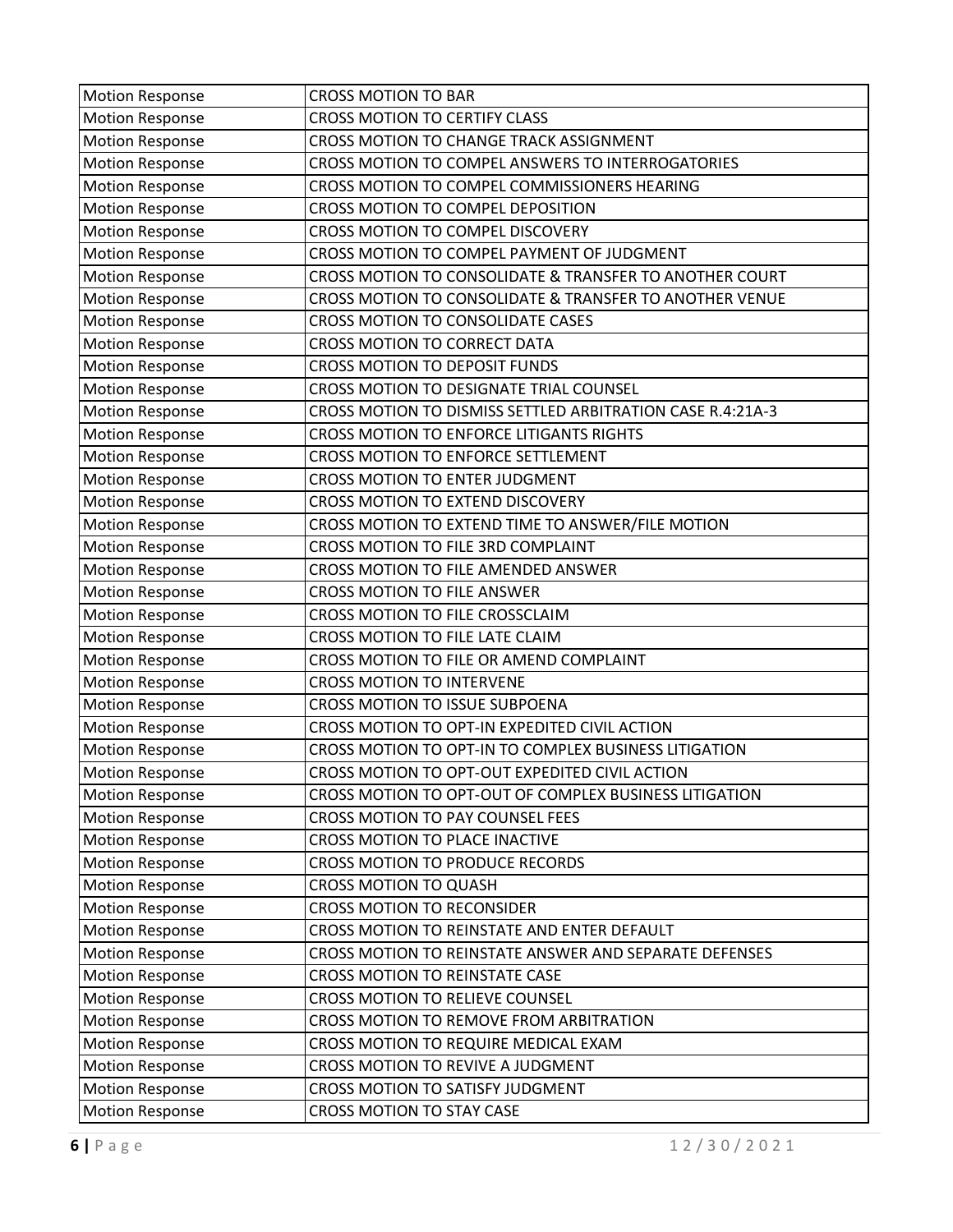| <b>Motion Response</b>      | CROSS MOTION TO STAY JUDGMENT                                  |
|-----------------------------|----------------------------------------------------------------|
| <b>Motion Response</b>      | CROSS MOTION TO STRIKE ANSWER AND ENTER DEFAULT                |
| <b>Motion Response</b>      | CROSS MOTION TO STRIKE ANSWER AND ENTER DEFAULT                |
| <b>Motion Response</b>      | CROSS MOTION TO SUBSTITUTE COMMISSIONER                        |
| <b>Motion Response</b>      | CROSS MOTION TO SUBSTITUTE SERVICE                             |
| <b>Motion Response</b>      | CROSS MOTION TO TRANSFER TO ANOTHER COURT                      |
| <b>Motion Response</b>      | CROSS MOTION TO TRANSFER TO ANOTHER VENUE                      |
| <b>Motion Response</b>      | CROSS MOTION TO VACATE DEFAULT JUDGMENT & RESTORE              |
| <b>Motion Response</b>      | CROSS MOTION TO VACATE DISMISSAL FAILURE TO MAKE DISCOVERY     |
| <b>Motion Response</b>      | <b>CROSS MOTION TO VACATE ORDER</b>                            |
| <b>Motion Response</b>      | CROSS MOTION TO WAIVE AFFIDAVIT OF MERIT                       |
| <b>Motion Response</b>      | CROSS MOTION TO WITHDRAW FUNDS                                 |
| <b>Motion Response</b>      | CROSS MOTION TO CONFIRM ARBITRATION AWARD                      |
| <b>Motion Response</b>      | <b>CROSS MOTION TURN OVER FUNDS</b>                            |
| <b>Motion Response</b>      | CROSS MOTION VACATE DEFAULT/EXTEND TIME ANSWER                 |
| <b>Motion Response</b>      | CROSS MOTION VACATING JUDGMENT AND EXECUTION                   |
| <b>Motion Response</b>      | Motion dismiss with Prejudice due to Discovery Delinquency     |
| <b>Motion Response</b>      | Motion Restore Answer Stricken For Failure to Make Discovery   |
| <b>Motion Response</b>      | Motion to Dismiss Complaint for Failure to make Discovery      |
| <b>Motion Response</b>      | Motion to Sever Claim                                          |
| <b>Motion Response</b>      | OPPOSITION TO MOTION                                           |
| <b>Motion Response</b>      | <b>REPLY BRIEF</b>                                             |
| <b>Motion Response</b>      | WITHDRAWAL OF MOTION                                           |
| <b>Responsive Pleadings</b> | ADDED CROSSCLAIM, COUNTERCLAIM, CLAIM OF CONTRIB AND 3RD PARTY |
| <b>Responsive Pleadings</b> | <b>AMENDED ANSWER</b>                                          |
| <b>Responsive Pleadings</b> | <b>ANSWER</b>                                                  |
| <b>Responsive Pleadings</b> | ANSWER TO COUNTERCLAIM                                         |
| <b>Responsive Pleadings</b> | COUNTERCLAIM                                                   |
| <b>Responsive Pleadings</b> | CROSSCLAIM                                                     |
| <b>Responsive Pleadings</b> | NOTICE OF APPEARANCE - FIRST PLEADING                          |
| <b>Responsive Pleadings</b> | <b>REPLY TO ANSWER</b>                                         |
| <b>Responsive Pleadings</b> | RESPONSE TO AMENDED COMPLAINT                                  |
| <b>SCCO</b>                 | <b>ASSIGNMENT OF JUDGMENT - J</b>                              |
| <b>SCCO</b>                 | <b>CONSENT ORDER TO PAY - J</b>                                |
| <b>SCCO</b>                 | <b>JUDGMENT BY DEFAULT - J</b>                                 |
| <b>SCCO</b>                 | LETTER TO VOID JUDGMENT - J                                    |
| <b>SCCO</b>                 | MISCELLANEOUS ORDER - J                                        |
| <b>SCCO</b>                 | NOTICE OF APPEARANCE - J                                       |
| <b>SCCO</b>                 | <b>ORDER TO AMEND - J</b>                                      |
| SCCO                        | ORDER TO DISCHARGE BANKRUPCTY - J                              |
| <b>SCCO</b>                 | <b>ORDER TO REINSTATE - J</b>                                  |
| <b>SCCO</b>                 | <b>ORDER TO REVIVE - J</b>                                     |
| <b>SCCO</b>                 | <b>ORDER TO SATISFY - J</b>                                    |
| <b>SCCO</b>                 | <b>ORDER TO VACATE - J</b>                                     |
| <b>SCCO</b>                 | <b>ORDERS FOR JUDGMENTS - J</b>                                |
| <b>SCCO</b>                 | RELEASES - J                                                   |